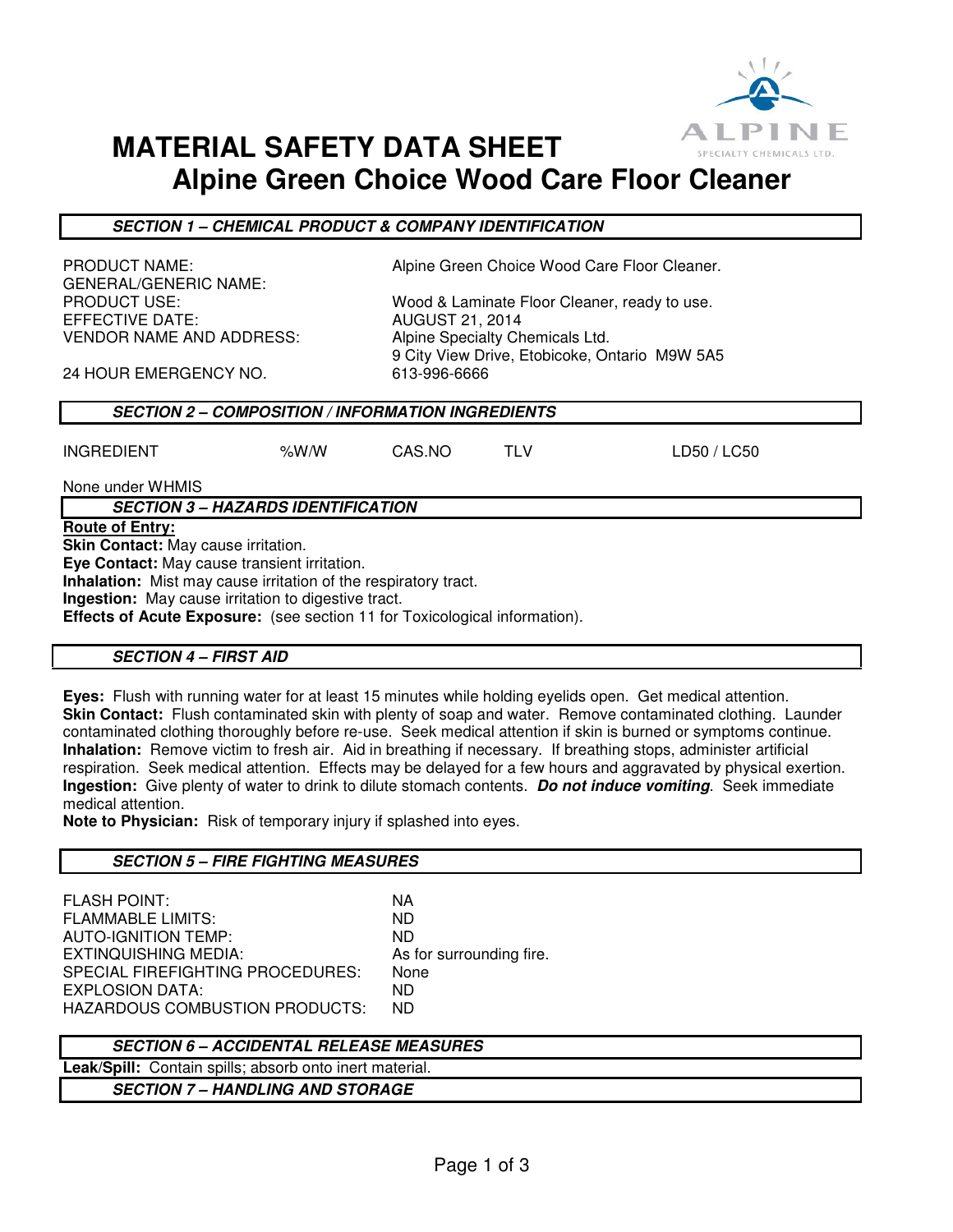# **MATERIAL SAFETY DATA SHEET Alpine Green Choice Wood Care Floor Cleaner**

**Handling Procedures**: Avoid all skin contact. Ventilate adequately, otherwise wear an appropriate breathing apparatus. Avoid contact with eyes, skin or clothing. Keep container closed when not in use. **Storage Procedures**: Keep from freezing. Keep containers closed when not in use.

### **SECTION 8 – EXPOSURE CONTROLS**

# **PROTECTIVE EQUIPMENT TO BE USED:**

VENTILATION: General ventilation adequate. PROTECTIVE GLOVES: Rubber EYE PROTECTION: Safety glasses if risk of contact.<br>OTHER PROTECTIVE MEASURES: Not required OTHER PROTECTIVE MEASURES:

Not required under adequate ventilation.

### **SECTION 9 – PHYSICAL PROPERTIES**

| PHYSICAL STATE:               | Liquid          |
|-------------------------------|-----------------|
| APPEARANCE AND ODOUR:         | Opaque solution |
| <b>ODOUR THRESHOLD:</b>       | <b>ND</b>       |
| <b>SPECIFIC GRAVITY:</b>      | 1.01            |
| <b>VAPOUR PRESSURE:</b>       | ا>              |
| <b>VAPOUR DENSITY:</b>        | ND.             |
| PH:                           | 3.5             |
| EVAPORATION RATE:             | ND.             |
| <b>INITIAL BOILING POINT:</b> | ND.             |
| <b>WATER SOLUBILITY:</b>      | Complete        |
| <b>FREEZING POINT:</b>        | ND              |

#### **SECTION 10 – STABILITY AND REACTIVITY**

| STABILITY:<br>INCOMPATIBILITY:<br>HAZARDOUS DECOMPOSITION PRODUCTS:<br>HAZARDOUS POLYMERIZATION:<br>CONDITIONS TO AVOID:                                                                                                                                                                         | Stable<br>None<br>ND.<br>Will not occur.<br>Contact with strong acids will generate heat.                                                                                                                                |  |
|--------------------------------------------------------------------------------------------------------------------------------------------------------------------------------------------------------------------------------------------------------------------------------------------------|--------------------------------------------------------------------------------------------------------------------------------------------------------------------------------------------------------------------------|--|
| <b>SECTION 11 - TOXICOLOGICAL INFORMATION</b>                                                                                                                                                                                                                                                    |                                                                                                                                                                                                                          |  |
| THRESHOLD LIMIT VALUE:<br>EFFECTS OF ACCUTE EXPOSURE:<br><b>SKIN CONTACT:</b><br>EYE CONTACT:<br>INHALATION:<br>INGESTION:<br>EFFECT OF CHRONIC EXPOSURE:<br><b>IRRITANCY OF PRODUCT:</b><br>CARCINOGENICITY:<br>SENSITIZATION TO MATERIAL:<br><b>REPRODUCTION TOXICITY:</b><br>TERATOGENTICITY: | ND<br>May cause irritation.<br>May cause transient irritation.<br>Misting may cause irritation of the respiratory tract.<br>May cause irritation to digestive tract.<br>Not known.<br>Slight<br>ND.<br>ND.<br>ND.<br>ND. |  |

#### **SECTION 12 – ECOLOGICAL CONSIDERATION**

No permanent effects on ecosystems.

#### **SECTION 13 – DISPOSAL CONSIDERATIONS**

**Waste Disposal:** In accordance with federal, provincial or local government requirements. a fire or explosion hazard.